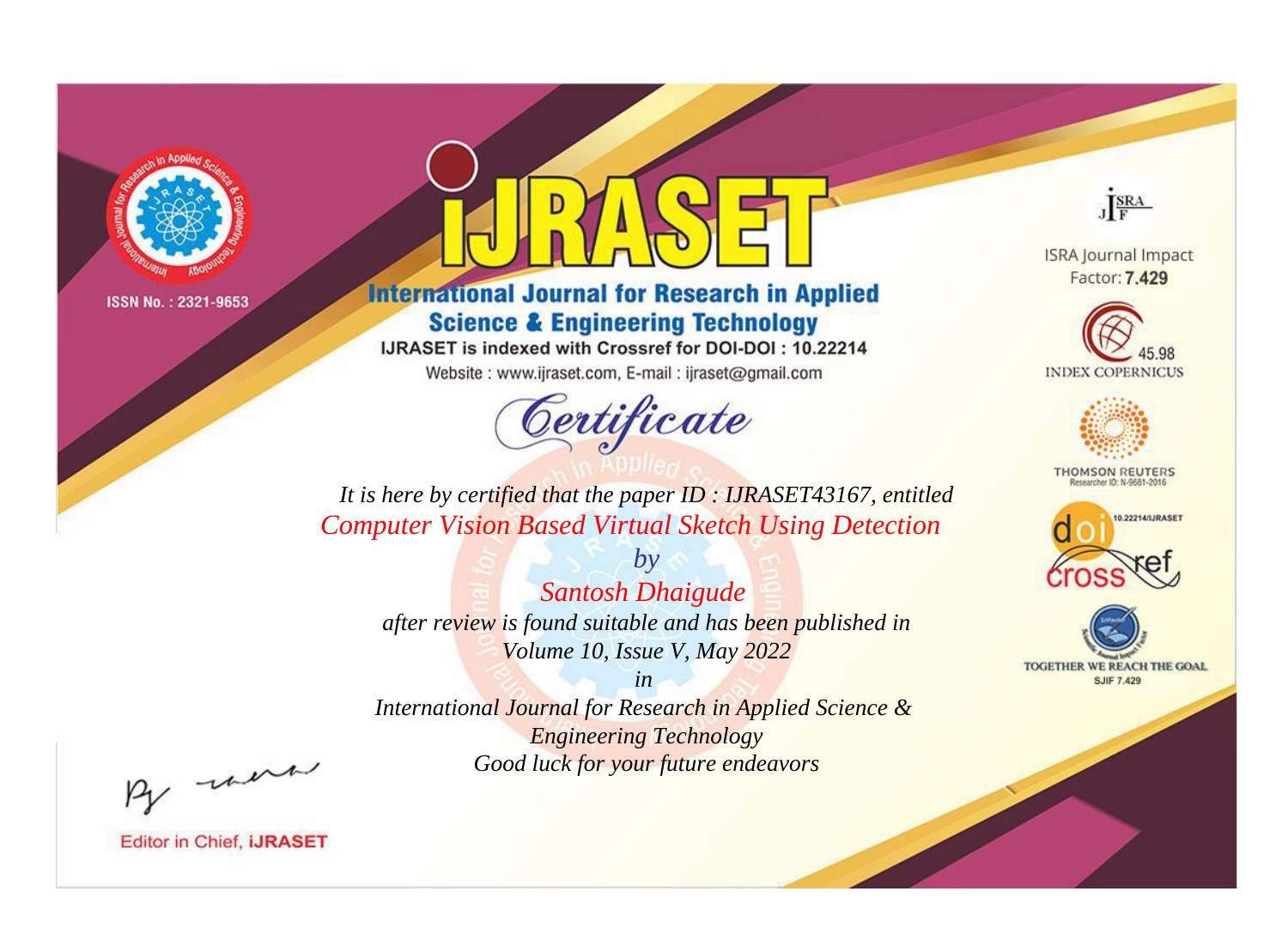

# **International Journal for Research in Applied Science & Engineering Technology**

IJRASET is indexed with Crossref for DOI-DOI: 10.22214

Website: www.ijraset.com, E-mail: ijraset@gmail.com



JERA

**ISRA Journal Impact** Factor: 7.429





**THOMSON REUTERS** 



TOGETHER WE REACH THE GOAL **SJIF 7.429** 

*It is here by certified that the paper ID : IJRASET43167, entitled Computer Vision Based Virtual Sketch Using Detection*

*by Sumedh Bansode after review is found suitable and has been published in Volume 10, Issue V, May 2022*

*in* 

*International Journal for Research in Applied Science & Engineering Technology Good luck for your future endeavors*

By morn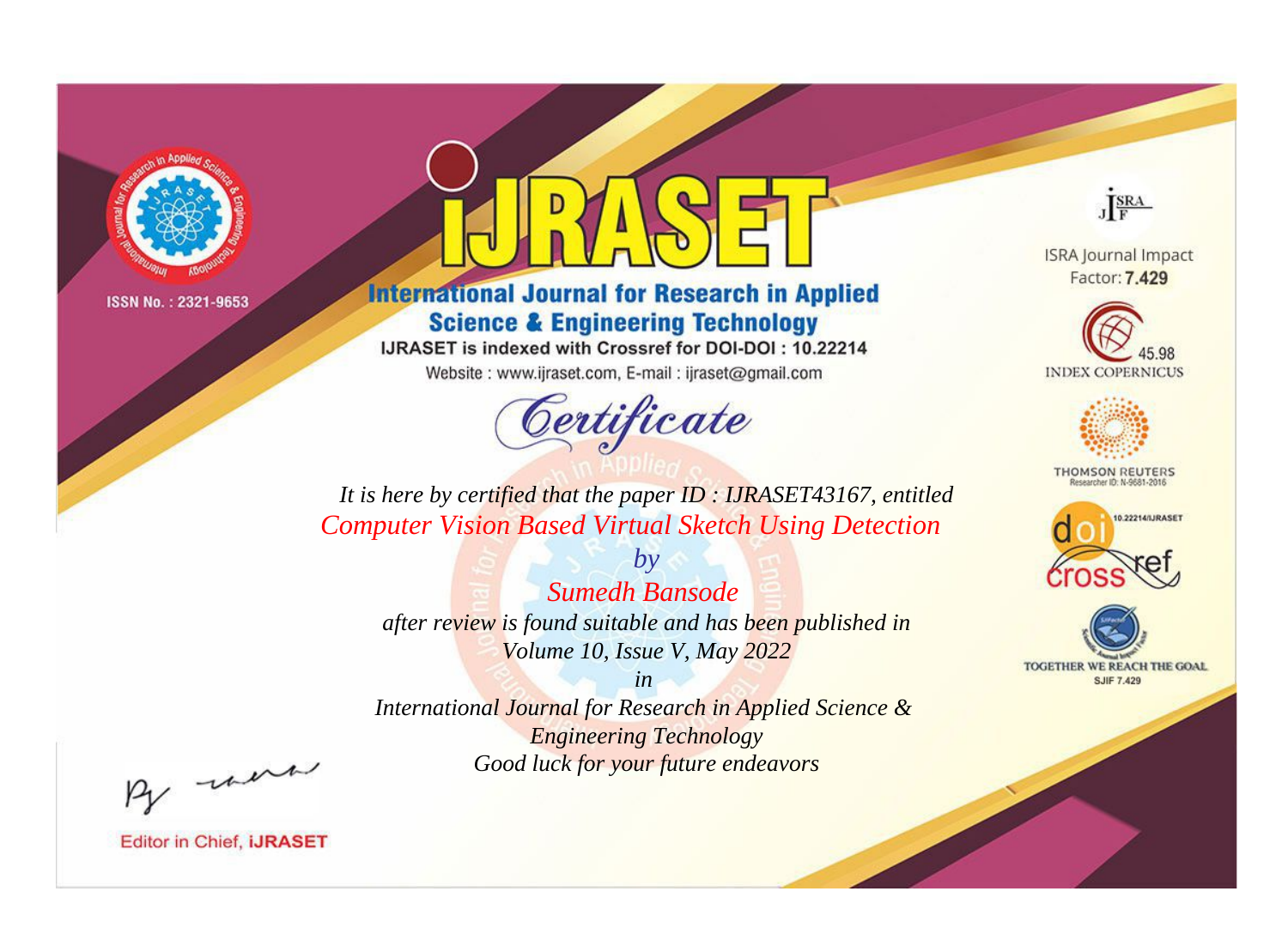

# **International Journal for Research in Applied Science & Engineering Technology**

IJRASET is indexed with Crossref for DOI-DOI: 10.22214

Website: www.ijraset.com, E-mail: ijraset@gmail.com



JERA

**ISRA Journal Impact** Factor: 7.429





**THOMSON REUTERS** 



TOGETHER WE REACH THE GOAL **SJIF 7.429** 

*It is here by certified that the paper ID : IJRASET43167, entitled Computer Vision Based Virtual Sketch Using Detection*

*by Shivam Waghmare after review is found suitable and has been published in Volume 10, Issue V, May 2022*

*in* 

*International Journal for Research in Applied Science & Engineering Technology Good luck for your future endeavors*

By morn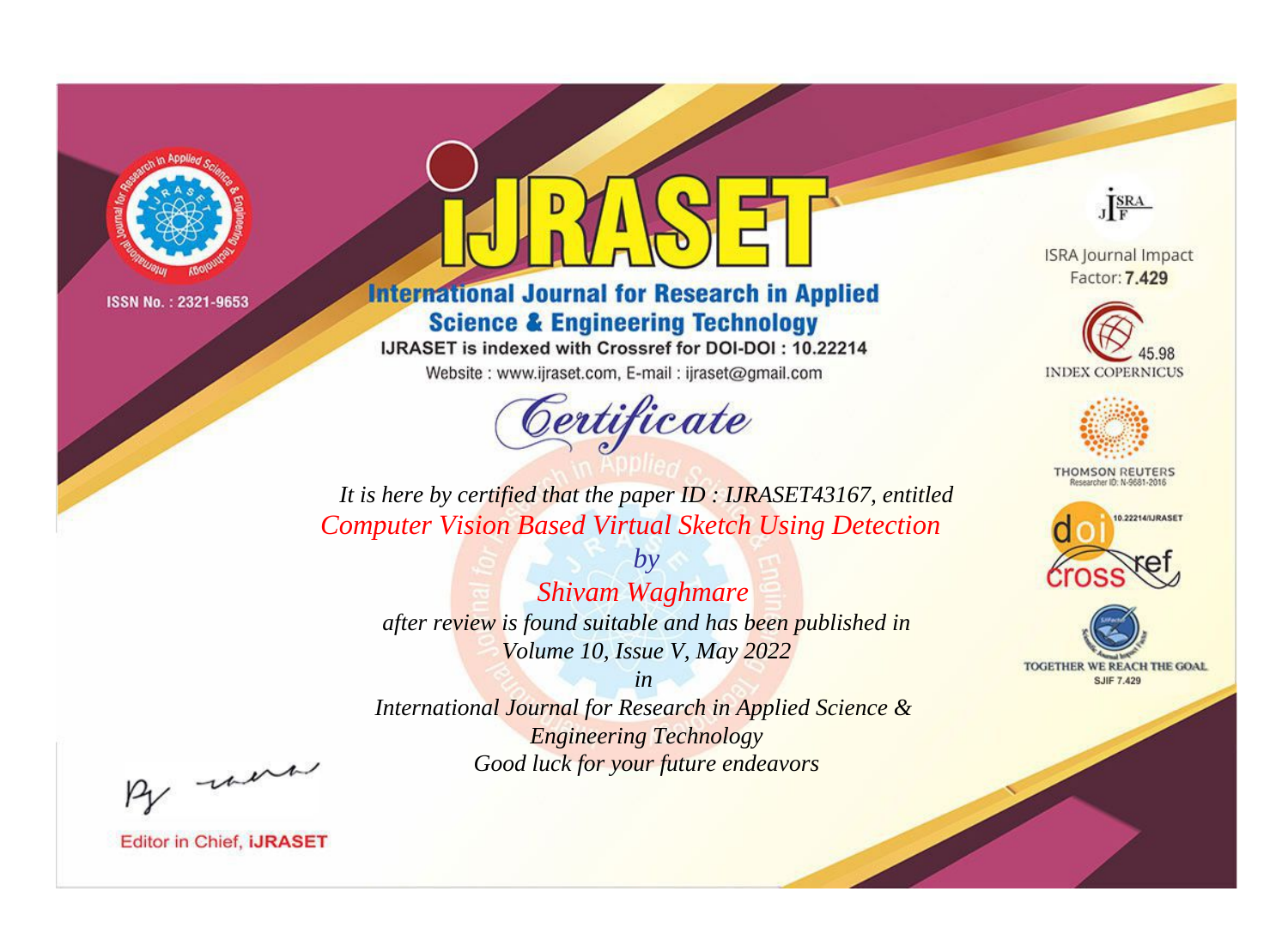

# **International Journal for Research in Applied Science & Engineering Technology**

IJRASET is indexed with Crossref for DOI-DOI: 10.22214

Website: www.ijraset.com, E-mail: ijraset@gmail.com



JERA

**ISRA Journal Impact** Factor: 7.429





**THOMSON REUTERS** 



TOGETHER WE REACH THE GOAL **SJIF 7.429** 

*It is here by certified that the paper ID : IJRASET43167, entitled Computer Vision Based Virtual Sketch Using Detection*

*by Saurabh Varkhad after review is found suitable and has been published in Volume 10, Issue V, May 2022*

*in* 

*International Journal for Research in Applied Science & Engineering Technology Good luck for your future endeavors*

By morn